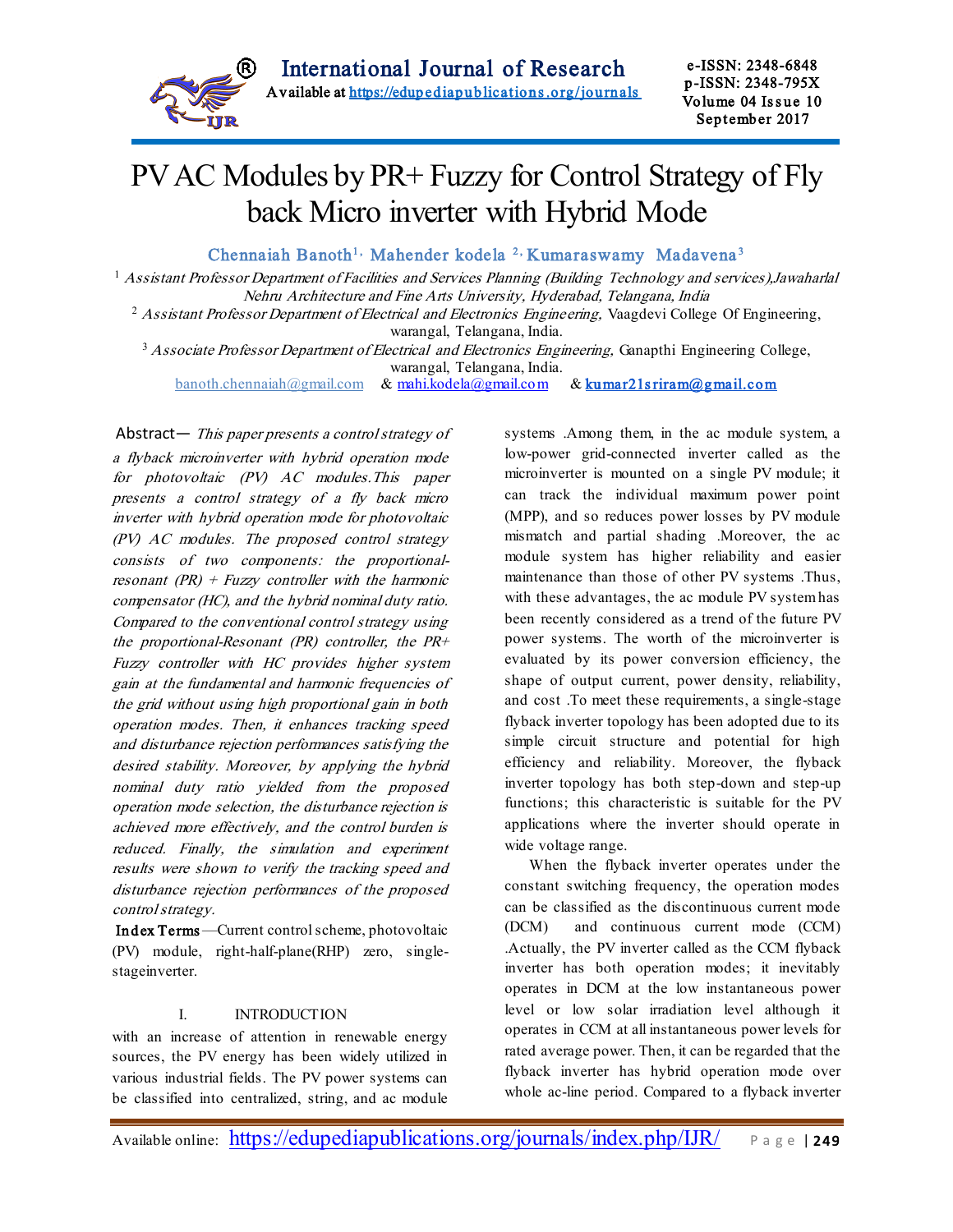

International Journal of Research Available at ht[tps://edupediapublications .org/journa](https://edupediapublications.org/journals)ls

e-ISSN: 2348-6848 p-ISSN: 2348-795X Volume 04 Issue 10 September 2017

only with DCM, the flyback inverter with hybrid mode has the numerous merits such as higher efficiency with lower current stress, higher power capability, and easier filter design. However, the control input-to-output current transfer function of the flyback inverter in the CCM region has a right half-plane (RHP) zero which results in the limitations of increasing the system gain and controller bandwidth. Since the operating point varies widely in the PV inverter applications, especially, the controller should cover the minimum RHP zero. When a conventional PI controller is applied to the flyback inverter with hybrid mode, the proportional gain is designed to be relatively low for ensuring stability in all operating points.

 The system gain of the flyback inverter in the DCM region is inherently much low. To achieve fast reference tracking and disturbance rejection performances, the high gain feed-back controller is required in the DCM operation. However, when the conventional PI controller is applied, the control gain is limited by the RHP zero in CCM. As a result, it causes unacceptable power quality and high total harmonic distortion (THD) by the poor control performance in DCM [15]. This is the reason why the use of the flyback inverter with hybrid mode is limited despite its many advantages.

 To avoid the mentioned problem, some previous studies in control the primary current instead of controlling the output current because there is no RHP zero in the transfer function for the control input to the primary current. The control approach bypasses the difficulties posed by the RHP zero. However, the power quality is low because this approach controls the output current indirectly.

 The PR controller is an alternative of the PI controller. It provides an infinite gain at a selected resonant frequency without using high proportional gain .Moreover, because the controller has flexibility of selecting the resonant frequency, adding multiple PR controllers such as the harmonic compensator is possible for compensating the harmonics of the selected fundamental frequency.



Fig. 1. Circuit diagram of the flyback microinverter.

 In this paper, the current control strategy of the flyback microinverter with hybrid mode is proposed. The proposed control strategy consists of two components: the PR controller with HC and the hybrid nominal duty ratio. The PR controller with HC provides high gain at the fundamental and harmonic frequencies of the grid and achieves the zero-tracking error in both operation modes. The hybrid nominal duty ratio performs as a feedforward control input and is determined by the proposed operation mode selection. By applying the hybrid nominal duty ratio according to proper operation region, it can achieve more effective disturbance rejection and faster dynamics. Thus, the proposed control strategy gives the higher tracking performance and better disturbance rejection in both operation modes and strengthens the many advantages of the flyback inverter with hybrid mode. In Section II, the basic operation of the flyback inverter for each mode is introduced. Section III represents the system dynamic characteristic according to each operation mode, and handles with the problems on the conventional current control with the PI controller. Then, the proposed control strategy is introduced, and its superiority and validity are represented from theoretical analysis. Finally, the simulation and experimental results are shown in Section IV.

II. PRINCIPLE OF OPERATION OF THE FLYBACK INVERTER WITH HYBRID MODE

 Fig.1 shows a circuit diagram of the flyback microinverter; it consists of an input capacitor Cin, a flyback converter with turn ratio n (Ns / Np), a full-bridge type unfolding circuit  $(S2 -$ S5), and an output filter. The flyback converter operates under the high switching frequency to convert PV power into rectified sinusoidal waveform.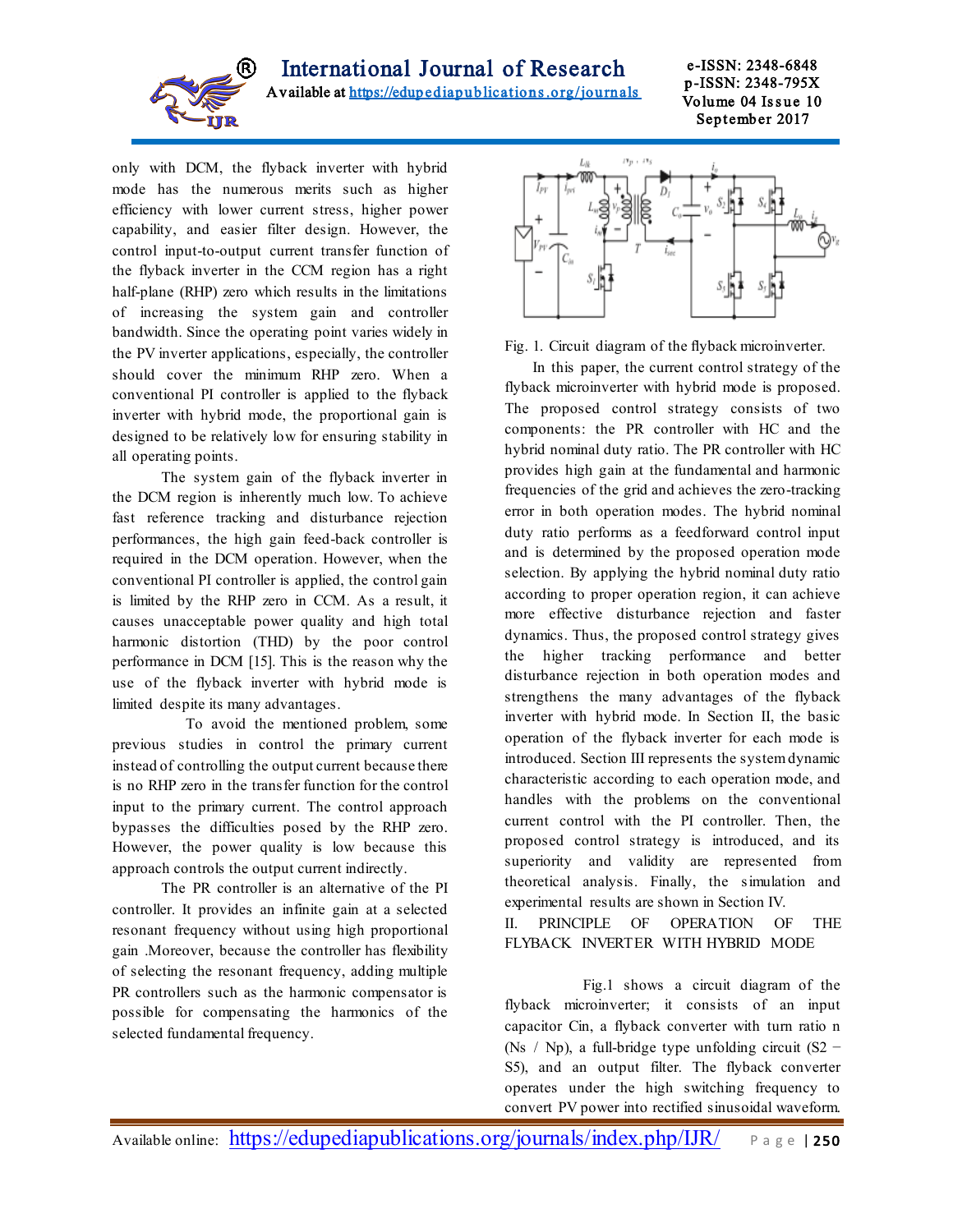

The unfolding circuit works under the grid frequency f to inject sinusoidal ac current into the grid; switches S2 and S5 are turned on during the positive half-cycle of the grid voltage vg, while S3 and S4 are turned on during the negative half-cycle.

#### Steady-state analysis of DCM and CCM operations :

 Under the constant switching frequency fs, the operation modes are classified into DCM and CCM. In DCM, the magnetizing current im becomes zero within each switching period Ts, and the transformer T is completely demagnetized as shown in Fig. 2. When S1 is turned on, the primary current ipri is stored in the magnetizing inductance Lm, and its peak value is expressed as follows:



Fig : Circuit diagram of the flyback microinverter

$$
I_{pri,pk\_DCM}(t) = \frac{V_{PV}}{L_m} D_{DCM}(t) T_s
$$
\n(1)

 where DDCM is the duty ratio in DCM. The energy ELm stored in Lm is expressed as

$$
E_{Lm} = \frac{1}{2} L_m I_{pri, pk}^2(t) = \frac{(V_{PV} D_{DCM} (t) T_s)^2}{2L_m}.
$$
 (2)

Assuming lossless operation in the inverter, the power balance equations can be obtained as

$$
V_{PV}I_{PV} = \frac{V_g I_g}{2} = P_o \tag{3}
$$

$$
V_{P V} I_{p r i}(t) = v_g(t) i_g(t) = V_g I_g \sin^2 \omega t
$$
 (4)

 where VPV and IPV are the average values of the voltage and current for a PV module. vg and ig are the grid voltage and grid current; Vg and Ig are the peak values of vg and ig, respectively. Po is the average output power. Ipri is the average primary current. ω is the angular frequency of the grid voltage. If there is no loss, the energy stored in Lm is equal to the energy transferred to the grid. Assuming |vg |≈vo, from (2)-(4), DDCM can be derived a

$$
D_{DCM}(t) = \frac{2}{V_{PV}} \sqrt{P_o L_m f_s} |\sin \omega t|
$$
  
=  $d_{DCM, pk} |\sin \omega t|$  (5)

 where dDCM,pk is the peak value of DDCM. In CCM, Lm is applied to VPV during the turn-on time of S1, while the voltage across Lm is reflected the output voltage during the turn-off time. Using the voltage-seconds law for Lm, the duty ratio DCCM in CCM is calculation as

$$
D_{CCM}(t) = \frac{V_g \left| \sin \omega t \right|}{nV_{PV} + V_g \left| \sin \omega t \right|}.
$$
 (6)

 The duties DDCM and DCCM determine the relationship betweenthe input voltage VPV and output voltage vo.



Fig : Key waveforms in DCM and CCM.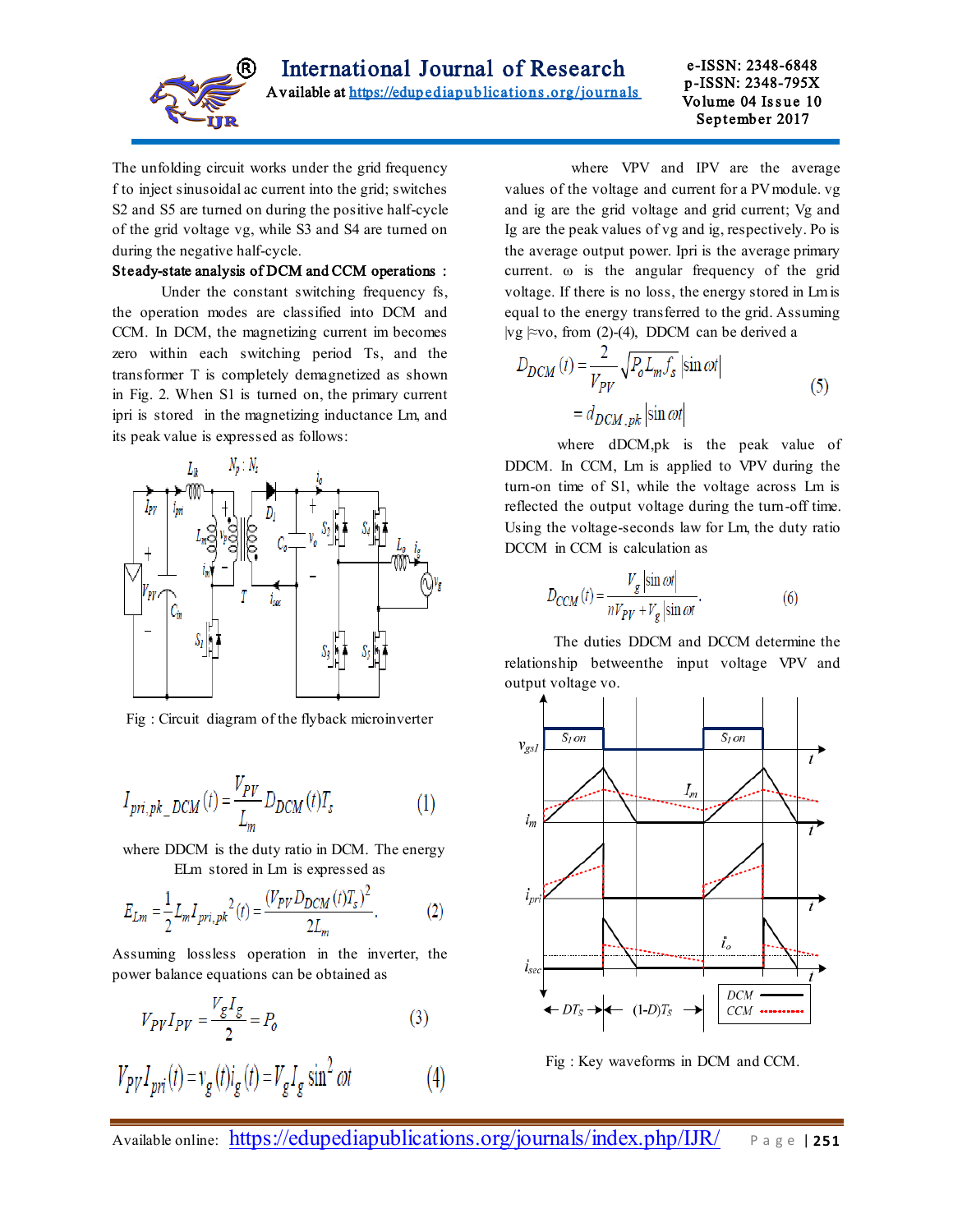

 As mentioned above, the peak value of the primary current in DCM is expressed as the equation (1). In case of CCM, as shown in Fig. 2, the peak value of the primary current Ipri, pk\_CCM is equal to the sum of the average magnetizing current Im and the ripple component. Because the magnetizing current is the same as the primary current when S1 is turned on, its average value can be expressed using the average value of the primary current Ipri and the duty ratio DCCM as

$$
I_m(t) = \frac{I_{pri}(t)}{D_{CCM}(t)}.\t(7)
$$

 Thus, from Fig. and the power relationship in (2), the peak value of the primary current Ipri, pk\_CCM is calculated as

$$
I_{pri,pk\_CCM}(t) = \frac{I_{pri}(t)}{D_{CCM}(t)} + \frac{V_{PV}D_{CCM}(t)T_S}{2L_m}
$$
  
=  $\frac{i_o}{V_{PV}} (nV_{PV} + |v_g(t)|) + \frac{1}{2L_m f_s} V_{PV} \frac{|v_g(t)|}{nV_{PV} + |v_g(t)|}.$  (8)

 The peak value of the secondary current is the same as the peak value of ipri for each mode divided by the turn ratio n.

#### Flyback microinverter with hybrid mode :

 Under the DCM operation, the turn-off time toff is divided into the falling time tf and the zero time  $\Delta t$ . The time tf is constant and is given by

$$
t_f = \frac{nV_{PV}d_{DCM, pk}}{V_g}T_s = n\lambda d_{DCM, pk}T_s \tag{9}
$$

where VPV/Vg is denoted as  $\lambda$ . Because im is zero before end of each switching period Ts, the following condition (10) is satisfied in DCM

$$
t_{on}(t) + t_f = d_{DCM, pk}(|\sin \omega t| + n\lambda)T_s \le T_s.
$$
 (10)

 With an increase of the output power, DDCM also increases, and the sum of the turn-on time and falling time becomes Ts. Thus, from (5) and (10), the critical duty ratio Dcri can be obtained as follows:

$$
D_{cri}(t) = \frac{t_{on}(t)}{T_s} = \frac{d_{DCM, pk} T_s |\sin \omega t|}{d_{DCM, pk} (|\sin \omega t| + n\lambda) T_s}
$$

$$
= \frac{V_g |\sin \omega t|}{nV_{PV} + V_g |\sin \omega t|}. \tag{11}
$$

 From (11), the fact that the duty ratio DDCM is equal to DCCM under boundary condition is verified, and the flyback operates in the DCM region when DDCM is smaller than DCCM. Fig. shows the operation regions of the flyback inverter in a half-cycle of the grid under conditions given in Table I. As shown in Fig. 3, the flyback inverter operates in DCM at the low instantaneous power level or low solar irradiation level although it operates in CCM region above a certain power level in ac line period. Because the flyback inverter has both operation modes over whole ac line period, it performs as the flyback inverter with hybrid mode.



Fig : The boundary between DCM and CCMregions varies according to the magnetizing inductanceLm.Lower Lm results in larger DCMregion at the given output power. The critical magnetizing inductance Lm,cri is derived from (5) and (6) as follows:

$$
L_{m,cri} = \frac{1}{4P_o f_s} \left( \frac{V_{PV} V_g}{nV_{PV} + V_g} \right)^2.
$$
 (12)

 To make the flyback inverter only operate in the DCM region, Lm should be lower than Lm,cri at a certain output power. The flyback inverter only with the DCM region suffers from the high current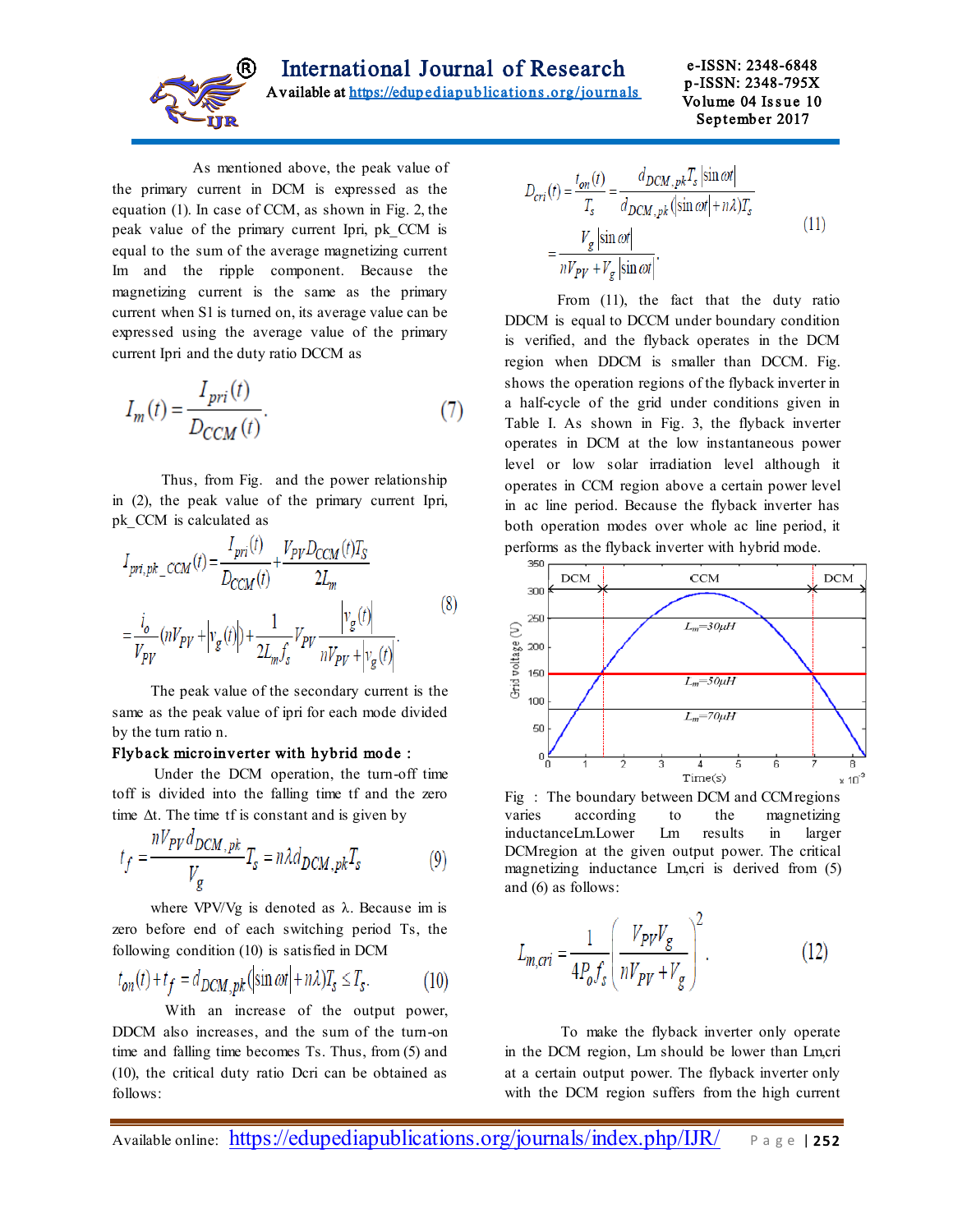

International Journal of Research

Available at ht[tps://edupediapublications .org/journa](https://edupediapublications.org/journals)ls

e-ISSN: 2348-6848 p-ISSN: 2348-795X Volume 04 Issue 10 September 2017

stress which causes high power losses and limits the increase of the power capacity. As Lm increases, the CCM region increases, and the maximum current stress gradually decreases. Thus, the high Lm enhances the efficiency and power capacity. However, when setting the value of Lm, there is a trade-off between the efficiency and transformer size; higher Lm gives the lower current stress but a larger transformer size. Thus, the design of Lm for the flyback inverter with hybrid mode should be above Lm,cri, and consider the acceptable current stress and transformer size.

# PR+ Fuzzy for Control Strategy of Fly back Micro inverter with Hybrid Mod









Input2



output

# ANALYSIS FOR CONTROL STRATEGY OF FLYBACK MICROINVERTER W ITH HYBRID MODE

#### Control issues :

 In the flyback microinverter with hybrid mode, the current controller should ensure the reference tracking and disturbance rejection performances in both operation regions. Fig. shows the equivalent circuit of the grid-connected flyback micro- inverter.

Input1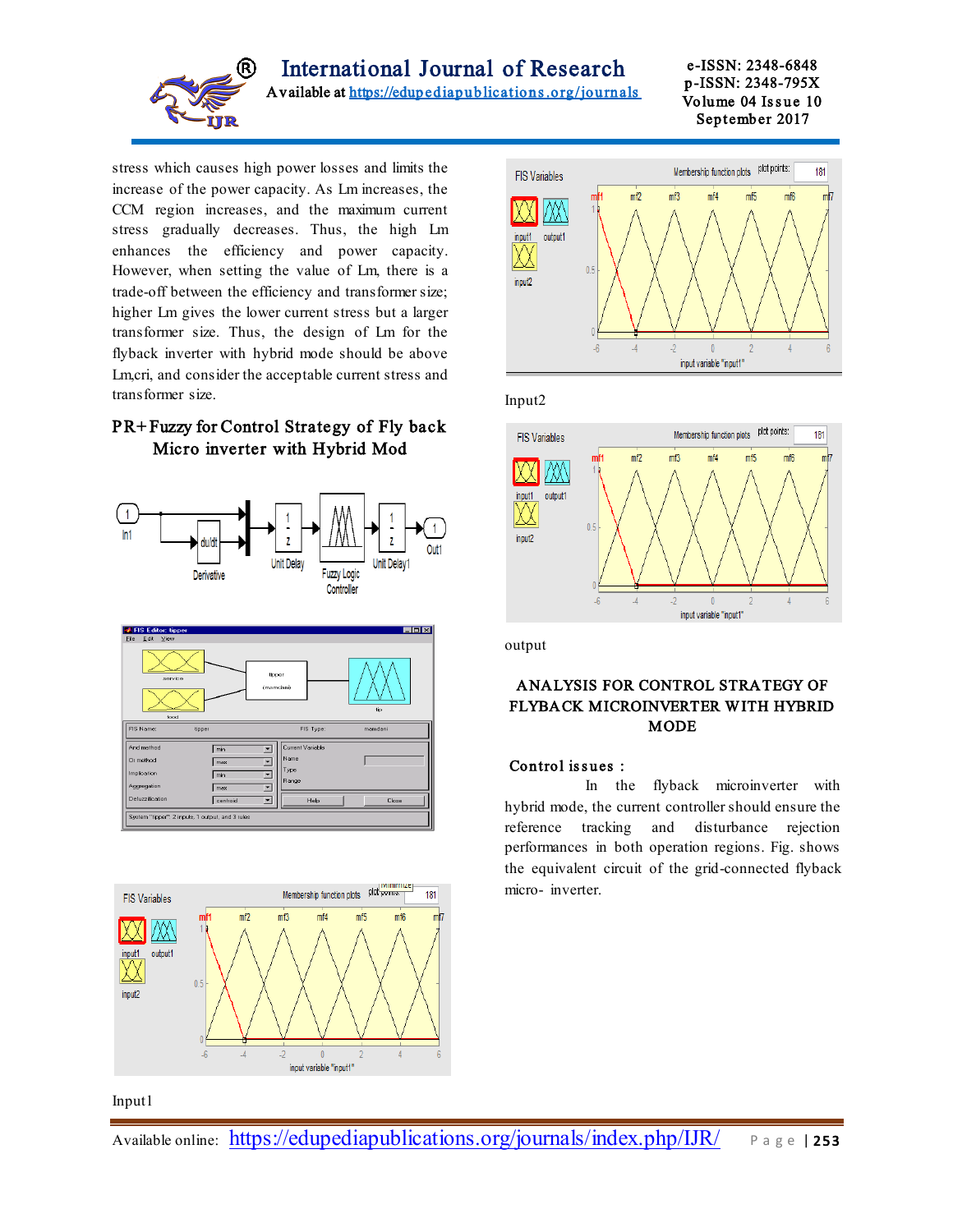



Fig : Equivalent circuit of the grid-connected flyback microinverter.

 Using the control input-to-output current transfer function introduced in the transfer function Gid DCM in DCM can be expressed as follows:

$$
G_{id\_DCM} = \frac{V_{PV}}{V_{g,rms}} \sqrt{\frac{P_o}{2L_m f_s}}
$$
(13)

 where Vg,rms is the rms value of the grid voltage. Eqn. (13) is noted that the system gain in DCM is constant and very low at all frequency ranges.

Using a small signal modeling, the transfer function Gid CCM in CCM can be represented as

$$
G_{id\_CCM} = \frac{As + B}{R_{in}C_{in}L_{m}s^{2} + L_{m}s + D_{CCM}^{2}R_{PV}} - \frac{I_{Lm}}{n}
$$
\n(14)

Where

$$
A = R_{PV}C_{in} \frac{(1 - D_{CCM})(V_{Cin} + \frac{v_g}{n})}{n}
$$

$$
B = \frac{1 - D_{CCM}}{n}(V_{Cin} + \frac{v_g}{n} - D_{CCM}I_{Lm}R_{PV}).
$$

 From (14), it is observed that the control input-to-output current transfer function in CCM has

an RHP zero. The RHP zero varies according to the operating points, and its minimum value is at the peak of the grid voltage under maximum output power. Thus, the minimum RHP zero should be considered when the controller for the flyback inverter with hybrid mode is designed.

In the conventional control system [17], the PI controller is used to ensure the reference tracking and disturbance rejection performances. Fig. shows open-loop Bode plots of the compensated systems by the conventional PI controller. Used parameters are listed in Table I. The operating point in DCM is at the instantaneous power 25W under the rated average output power. While, the point in the CCM is the peak of vg under the rated average output power where it is the minimum RHP zero. The proportional gain kp of the PI controller is tuned to be low to ensure the stability in the operation point with the minimum RHP zero. Thus, the gains of the conventional PI controller are set as follows: the proportional integral gain  $kp = 0.08$  and  $ki = 64$ . As shown in Fig, the system gain at the fundamental and its harmonic frequencies of the grid in DCM is much lower than that in CCM although the integral action of the PI controller gives high DC gain at the origin. This makes the flyback inverter in the DCM region be unable to ensure tracking the reference and rejecting disturbances by the PV and grid voltages effect. To increase the system gain at those frequencies, a high proportional gain is required. However, it raises the system gain at all frequencies and so could make the flyback inverter in the CCM region become unstable. Consequently, when applying the conventional PI controller to the flyback inverter with hybrid mode, there is a trade-off between control performance in DCM and stability in CCM.

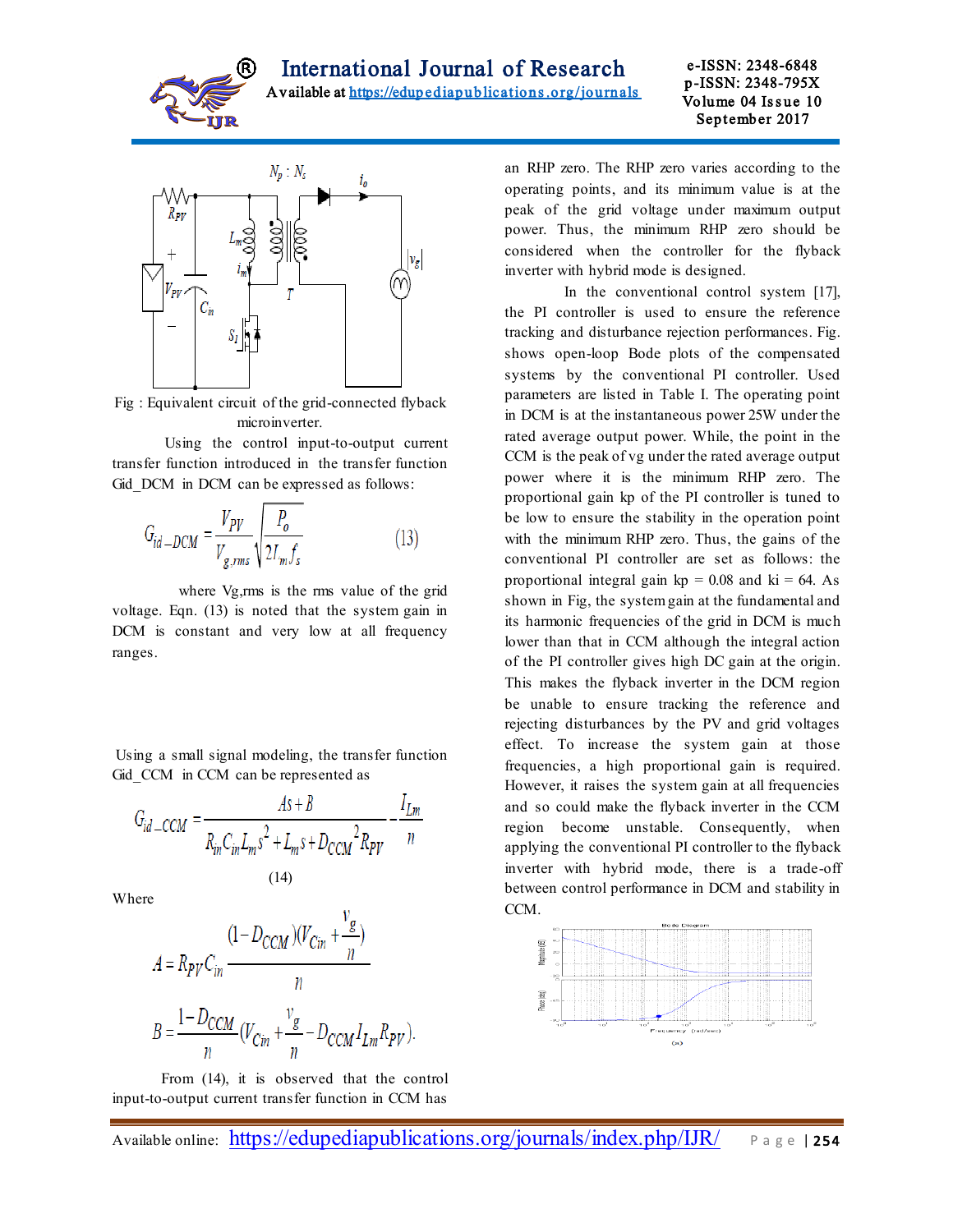



Fig : Open-loop Bode plots of the compensated system by the conventional PI controller. (a) In DCM. (b) In CCM

#### Proposed control strategy :

 To satisfy the desired control performance and stability in both operation modes, the PR controller can be developed, and its transfer function is expressed as

$$
C_{PR}(s) = k_p + \frac{k_r s}{s^2 + \omega^2}
$$
 (15)

 where kr is the resonant gain. The PR controller in (15) has an infinite gain at the grid frequency. However, the infinite gain would degrade the control performance and even cause the system to become unstable. In the practical implementation, the following form of the PR controller can be adopted as

$$
C_{PR}(s) = k_p + \frac{2k_r \omega_c s}{s^2 + 2\omega_c s + \omega^2}
$$
 (16)

 where ωc is chosen to widen the controller bandwidth and determines the -3 dB cutoff frequency of the controller. That is, the magnitude of the compensator becomes  $kr/2$  at  $\omega$ - $\omega$ c or  $\omega + \omega c$ . In the PR controller, kp is selected in the same way as that of a PI controller. That is, it is designed by the stability of the compensated systems considering the minimum RHP zero. The gain kr is tuned relatively high to minimize steady-state error but it is limited by the stability. In case of the proposed PR controller, the gains kr and ωc are 20 and 16, respectively; kr is selected to make the system have the phase margin above 45° to ensure the stability in practice. In addition, the harmonic

compensator is able to alleviate errors for the selective harmonic frequencies, and its transfer function is represented as

$$
C_{HC}(s) = \sum_{h=3,5,7,\dots} \frac{2k_{rh}\omega_c s}{s^2 + 2\omega_c s + (h\omega)^2}
$$
(17)







 where h is the harmonic order, and krh is the resonant gain for each harmonic frequency. The open-loop Bode plots of compensated system by the PR controller with the 3rd to 7th harmonic compensators is shown in Fig. 6. The 3rd, 5th, and 7th harmonics are the most prominent harmonics under the grid environment. Like the PR controller,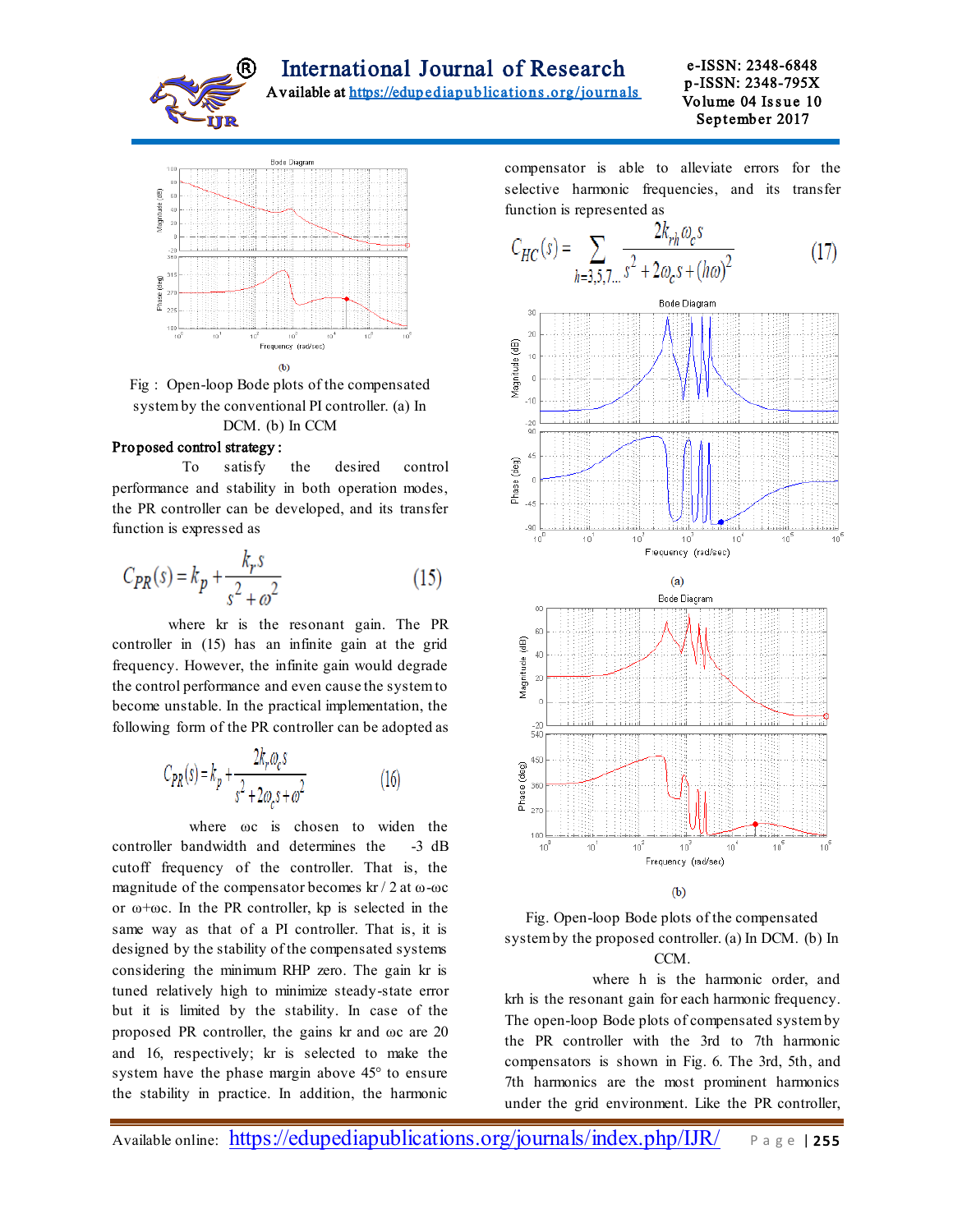

HC provides the high gain at selected harmonic frequency components, which helps eliminating steady-state error and the disturbance by the selected frequency components. Compared to the compensated system by the conventional PI controller shown in Fig., it is obvious that the PR controller with harmonic compensators brings the higher gain at the fundamental and its harmonic frequencies of the grid without high proportional gain. In addition, the bandwidth in DCM is increased. Thus, it enhances the reference tracking speed and disturbance rejection performances with satisfaction of the desired stability in both operation modes.



# Fig. 7. The block diagram of the proposed control system.

 The overall proposed control system for the flyback inverter with hybrid mode is shown in Fig.it consists of the PR controller with HC and the nominal duty ratio Dn. Ig \* is the peak value of the reference grid current (or output current). As a kind of the feedforward control inputs, the nominal duty ratio Dn eliminates the disturbance effects and reduces the burden of the feedback controller. In only the duty ratio Dccm in (6) is applied to whole ac line period. In this case, the duty ratio Dccm causes the voltage mismatch in the DCM region, which increases the burden of the feedback controller. Since the system gain in DCM is relatively lower, this burden becomes heavier. To overcome the mismatch in DCM, the duty ratio DDCM should be applied when the flyback inverter operates in the DCM region; it means that the nominal duty ratio should be determined according to the operation region. To classify the section of operation modes without an additional current sensor, the critical duty ratio in can be used; it is noted that the flyback inverter operates in the DCM region when the following condition is satisfied as

$$
D_{DCM}(t) \le D_{CCM}(t). \tag{18}
$$

 Thus, the hybrid nominal duty ratio Dn in the proposed control strategy is determined as follows:

$$
D_n(t) = \begin{cases} D_{DCM}(t), & \text{if } D_{DCM}(t) \le D_{CCM}(t) \\ D_{CCM}(t), & \text{if } D_{DCM}(t) > D_{CCM}(t) \end{cases}
$$
(19)

Finally, the proposed hybrid nominal duty ratio can significantly reduce the disturbance effect in both operation modes, and so improve the performance of the feedback controller.

TABLE PARAMETERS AND COMPONENTS OF THE PROTOTYPE

| <b>Parameters</b>          | <b>Symbols</b>       | <b>Value</b>                        |
|----------------------------|----------------------|-------------------------------------|
| PV voltage                 | $V_{PV}$             | 40-80V                              |
| Grid voltage               | $v_{\rm g}$          | 210V <sub>rms</sub>                 |
| Grid frequency             | f                    | 60Hz                                |
| Rated average output power | $P_o$                | 200W                                |
| Switching frequency        | fs                   | 60kHz                               |
| Primary winding turns      | $N_p$                | 14turns                             |
| Secondary winding turns    | N,                   | 51turns                             |
| Magnetizing inductance     | Lm                   | 50µH                                |
| Leakage inductance         | $L_{lk}$             | $0.6\mu$ H                          |
| Input capacitor            | $C_{in}$             | 6.6mF                               |
| Output capacitor           | $C_o$                | $0.68\mu F$                         |
| Output inductor            | Lo                   | $400\mu H$                          |
| Components                 | Symbols              |                                     |
| Main switch                | Sı                   | IPP200N25N3G                        |
| Unfold-bridge switches     | $S_2, S_3, S_4, S_5$ | <b>IPP60R074C6</b>                  |
| Rectifier diode            | Dı                   | C <sub>2</sub> D <sub>05120</sub> A |

#### SIMULATION RESULTS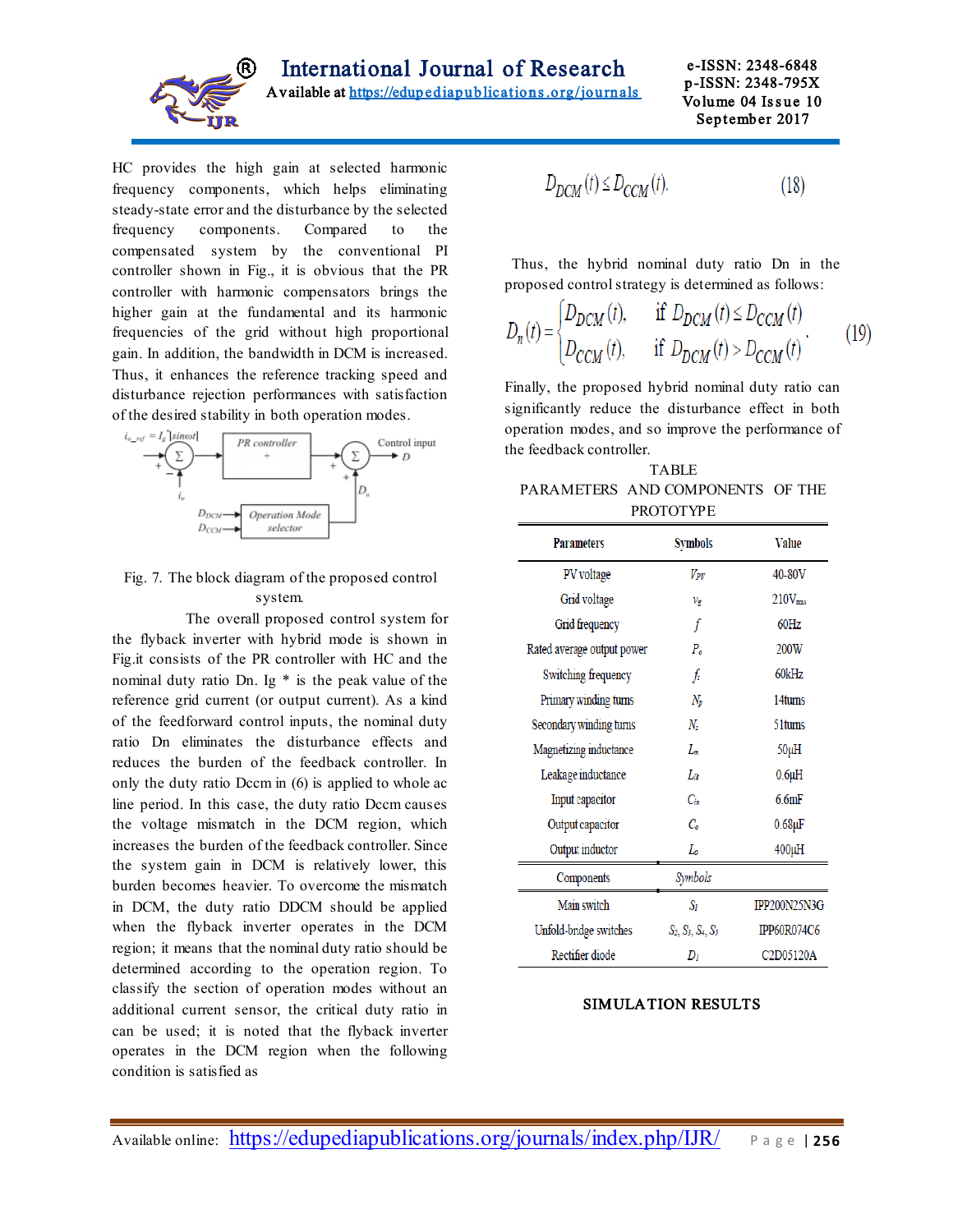

International Journal of Research

Available at https://edupediapublications.org/journals

e-ISSN: 2348-6848 p-ISSN: 2348-795X Volume 04 Issue 10 September 2017



To verify the feasibility and performance of the proposed control strategy, the simulation by a simulator Psim and experiment using the prototype for the flyback microinverter shown in Fig. 1 were conducted. The nominal PV voltage and rated power were set up to 60V and 200W, respectively. The detail system parameters and parts are listed in Table I. Based on the analysis in the Section III, the controller parameters are designed. The prototype was implemented using Microchip, dsPIC33EP512GM604 under 25 kHz sampling frequency. Fig. shows the output current control performance when the conventional PI controller only with the duty ratio DCCM is used.

 When the conventional control system is used, the grid current is distorted in the low power level. If the gain kp increases to track the reference signal, the system becomes unstable. Especially, the output current is not regulated by the poor tracking and rejecting disturbance performances in the power level only with DCM region over whole ac line period. On the other hand, in the proposed control strategy, it is observed that the output current tracks the reference current and achieves the almost zero tracking error without high proportional gain as shown in Fig.



Fig.9 Simulation results for the grid current ig and its reference ig ref when the conventional control system is applied. (a) quarter-load condition. (b) fullload condition.



conditions

#### **CONCLUSION**

 The current control strategy of the flyback microinverter with hybrid mode for PV ac module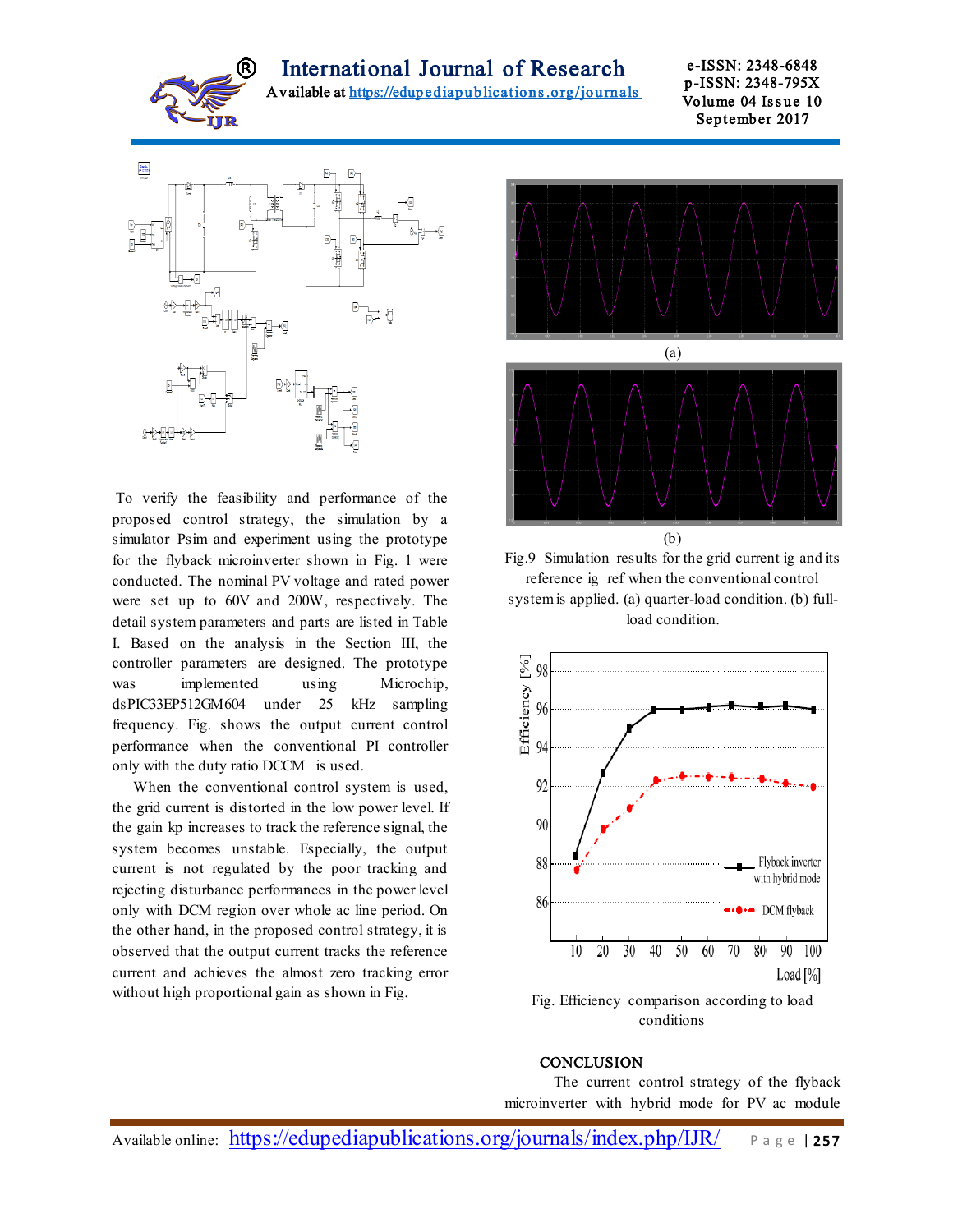

has been introduced and verified by the analysis, simulation, and experimental results. In the proposed control strategy, the PR controller with HC provides the high system gain at fundamental and harmonic frequencies in both operation modes without using high proportional gain. The characteristic alleviates the trade-off between the control performance in DCM and stability in CCM when the conventional PI controller is used. In addition, the proposed hybrid nominal duty ratio yielded from the proposed operation mode selection eliminates the disturbance more effectively and reduces the burden of the feedback controller. From the simulation and experiment results, it is verified that the proposed control strategy shows faster reference tracking and better disturbance rejection than those of the conventional strategy. Finally, the proposed control strategy encourages the many advantages of the flyback inverter with hybrid mode and makes it to be used in the industrial field.

REFERENCES [1] Y.-H. Kim, J.-W. Jang, S.-C. Shin, and C.-Y. Won, "Weighted-efficiency enhancement control for a photovoltaic ac module interleaved flyback inverter using a synchronous rectifier," IEEE Trans. Power Electron., vol. 29, no. 12, pp. 6481–6493, Dec. 2014. [2] G. Petrone, G. Spagnuolo, and M. Vitelli, "An analog technique for distributed MPPT PV applications," IEEE Trans. Ind. Electron., vol. 59, no. 12, pp. 4713–4722, Dec. 2012. [3] H.-J. Chiu et al., "A module-integrated isolated solar microinverter," IEEE Trans. Ind. Electron., vol. 60, no. 2, pp. 781–788, Feb. 2013. [4] N. Sukesh, M. Pahlevaninezhad, and P. K. Jain, "Analysis and implementation of a single-stage flyback PV microinverter with soft switching," IEEE Trans. Ind. Electron., vol. 61, no. 4, pp. 1819–1833. Dec. 2014.

[5] M. Gao, M. Chen, C. Zhang, and Z. Qian, "Analysis and implementation of an improved flyback inverter for photovoltaic ac module applications," IEEE Trans. Power. Electron., vol. 29, no. 7, pp. 3428–3444. Jul. 2014. [6] A. C. Nanakos, E. C. Tatakis, and N. P. Papanikolaou, "A weightedefficiency-oriented design methodology of flyback inverter for ac photovoltaic modules," IEEE Trans. Power. Electron., vol. 27, no. 7, pp. 3221– 3233. Jul. 2012. [7] T. Shimizu, K. Wada, and N.

Nakamura, "A flyback-type single phase utility interactive inverter with low-frequency ripple current reduction on the dc input for an ac photovoltaic module system," in Proc. IEEE PESC, 2002, pp. 1483–1488. [8] W. J. Cha, C. Y. Cho, J. M. Kwon, and B. H. Kwon, "Highlyefficient microinverter with soft-switching step-up converter and singleswitchmodulation inverter," IEEE Trans. Ind. Electron., vol. 62, no. 6, pp. 3516–3523. Jun. 2015. [9] Z. Zhang, X.-F. He, and Y.-F. Liu, "An optimal control method for photovoltaic grid-tied-interleaved flyback microinverters to achieve high efficiency in wide load range," IEEE Trans. Power. Electron., vol. 28, no. 11, pp. 5074–5087. Nov. 2013. [10] Y.-H.Kim,Y.- H.Ji,J.-G.Kim,Y.-C.Jung,andC.-

Y.Won,"Anewcontrol strategy forimprovingweighted efficiency inphotovoltaic acmodule-type interleaved flyback inverter," IEEETrans. Power.Electron., vol. 28, no. 6, pp. 2688–2699. Jun. 2013. [11] A. C. Kyritsis, E. C. Tatakis, and N. P. Papanikolaou, "Optimum design of the current-source flyback inverter for decentralized grid-connected photovoltaic systems," IEEE Trans. Energy. Convers., vol. 23, no. 1, pp. 281–293. Mar. 2008. [12] H. Hu, S. Harb, N. H. Kutkut, Z. J. Shen, and I. Batarseh, "A single-stage microinverter without using electrolytic capacitors," IEEE Trans. Power. Electron., vol. 28, no. 6, pp. 2677–2687. Jun. 2013. [13] S. Zengin, F. Deveci, and M. Boztepe, "Decoupling capacitor selection in DCM flyback PV microinverters considering harmonic distortion," IEEE Trans. Power. Electron., vol. 28, no. 2, pp. 816–825. Feb. 2013.



## CHENNAIAH BANOTH

 Completed B.Tech . in Electrical & Electronics Engineering in 2008 from VAAGDEVI COLLEGE OF ENGINEERING, Bollikunta,Warangal Dist, Affiliated to JNTUH, Hyderabad, Telangana, India. and M.Tech in Power Electronics(PE) in 2011 from